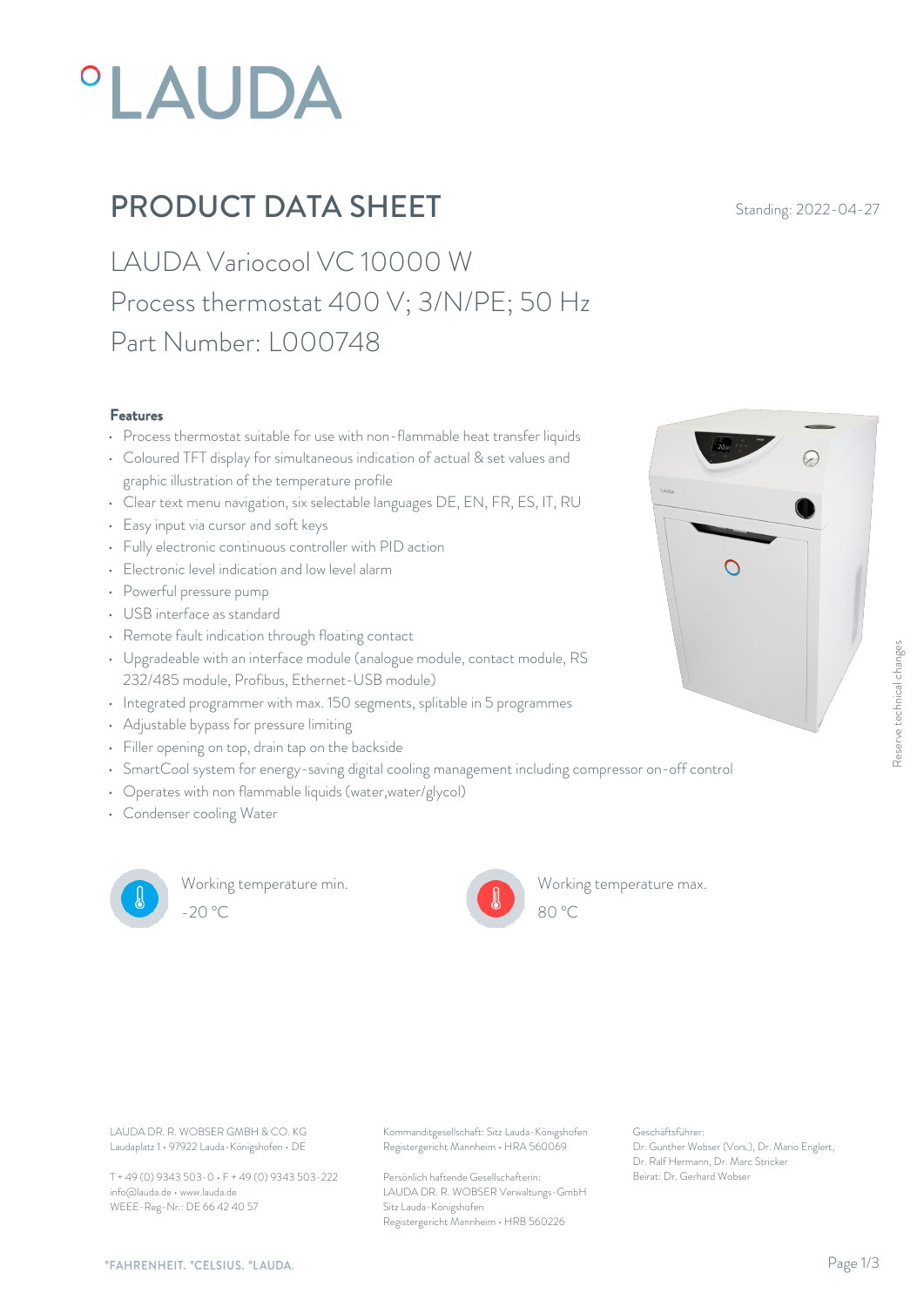# *°LAUDA*

# PRODUCT DATA SHEET Standing: 2022-04-27

### LAUDA Variocool VC 10000 W Process thermostat 400 V; 3/N/PE; 50 Hz Part Number: L000748

#### Technical Features (according to DIN 12876)

| Working temperature range                                                        | $-2080 °C$                                                                             |                                                                                                           |                           |
|----------------------------------------------------------------------------------|----------------------------------------------------------------------------------------|-----------------------------------------------------------------------------------------------------------|---------------------------|
| Ambient temperature range                                                        | 540 °C                                                                                 |                                                                                                           |                           |
| Temperature stability                                                            | $0.1 \pm K$                                                                            |                                                                                                           |                           |
| Heater power max.                                                                | 7.5 kW                                                                                 |                                                                                                           |                           |
| Power consumption max.                                                           | 11.1 kW                                                                                |                                                                                                           |                           |
| Current max.                                                                     | 16 A                                                                                   |                                                                                                           |                           |
| Pump Pressure max.                                                               | 3.2 bar                                                                                |                                                                                                           |                           |
| Pump flow rate pressure max.                                                     | 37 L/min                                                                               |                                                                                                           |                           |
| In / Outlet connection thread (outside)                                          | G11/4                                                                                  |                                                                                                           |                           |
| Pressure adjustement                                                             | bypass                                                                                 |                                                                                                           |                           |
| Filling volume max.                                                              | 64 L                                                                                   |                                                                                                           | Reserve technical changes |
| Water cooling connection thread (outside)                                        | $3/4$ "                                                                                |                                                                                                           |                           |
| Recommended cooling water temperature                                            | 15 °C                                                                                  |                                                                                                           |                           |
| Cooling water flow rate                                                          | 21.7 L/min                                                                             |                                                                                                           |                           |
| Pressure difference cooling water min.                                           | 3 bar                                                                                  |                                                                                                           |                           |
| Maximal pressure cooling water                                                   | 10 bar                                                                                 |                                                                                                           |                           |
| Overall dimensions (WxDxH)                                                       | 650 x 670 x 1250 mm                                                                    |                                                                                                           |                           |
| Weight                                                                           | 131 kg                                                                                 |                                                                                                           |                           |
| Refrigerant stage 1                                                              |                                                                                        | R-452A (GWP 2140); 2.000 kg; 4.3 t CO2-eq                                                                 |                           |
| Power supply                                                                     |                                                                                        | 400 V; 3/N/PE; 50 Hz                                                                                      |                           |
| Power plug                                                                       |                                                                                        | Power cord with plug (IEC 60309, 5-pol, CEE, red, 16A)                                                    |                           |
|                                                                                  |                                                                                        |                                                                                                           |                           |
| LAUDA DR. R. WOBSER GMBH & CO. KG<br>Laudaplatz 1 · 97922 Lauda-Königshofen · DE | Kommanditgesellschaft: Sitz Lauda-Königshofen<br>Registergericht Mannheim · HRA 560069 | Geschäftsführer:<br>Dr. Gunther Wobser (Vors.), Dr. Mario Englert,<br>Dr. Ralf Hermann, Dr. Marc Stricker |                           |
| T + 49 (0) 9343 503-0 · F + 49 (0) 9343 503-222                                  | Persönlich haftende Gesellschafterin:                                                  | Beirat: Dr. Gerhard Wobser                                                                                |                           |

T + 49 (0) 9343 503-0 • F + 49 (0) 9343 503-222 info@lauda.de • www.lauda.de WEEE-Reg-Nr.: DE 66 42 40 57

> Persönlich haftende Gesellschafterin: Beirat: Dr. Gerhard Wobse LAUDA DR. R. WOBSER Verwaltungs-GmbH Sitz Lauda-Königshofen Registergericht Mannheim • HRB 560226